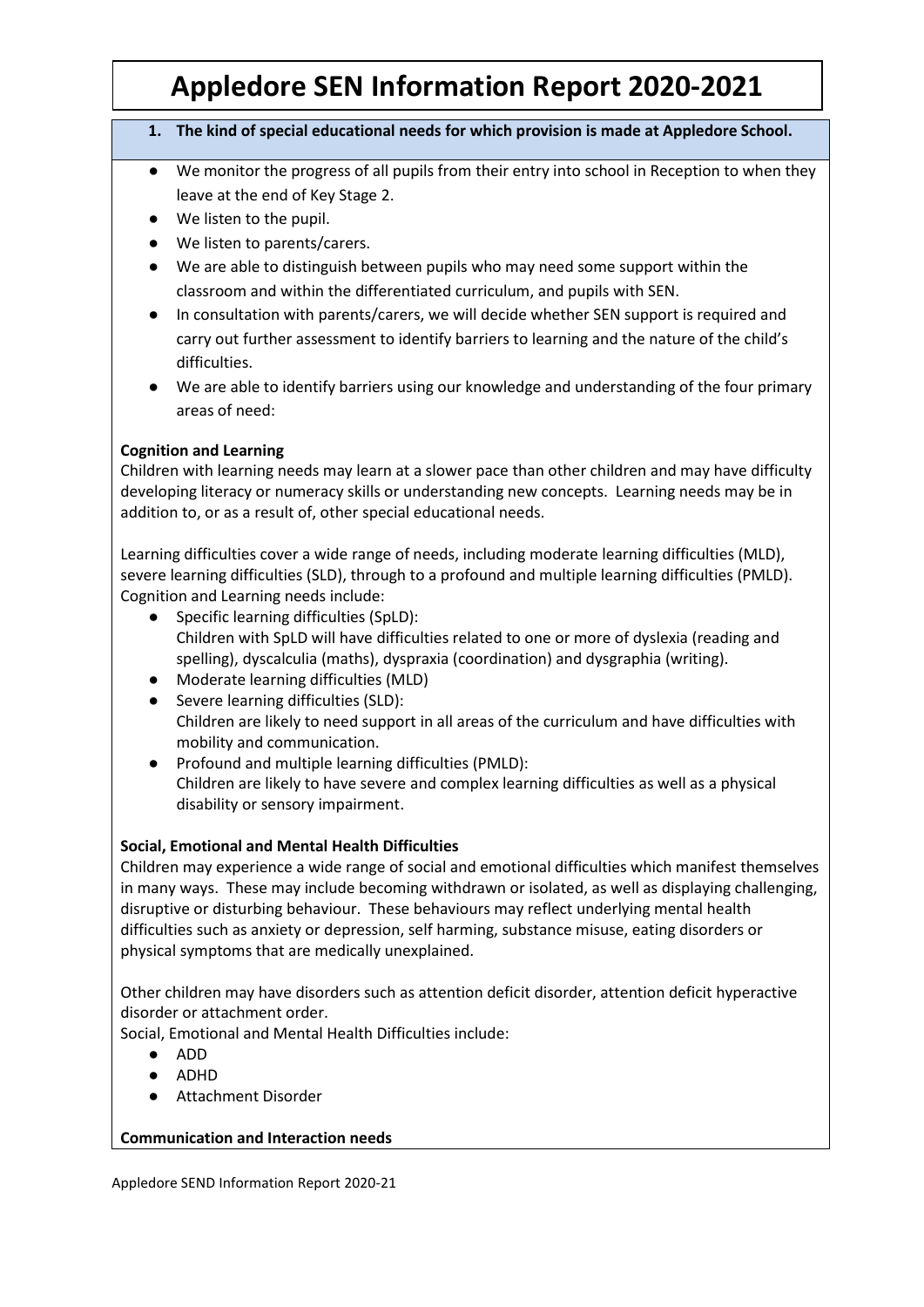Children with speech, language and communication needs (SLCN) have difficulty in communicating with others. This may be because they have difficulty saying what they want to, understanding what is being said to them or because they do not understand or use social rules of communication.

The profile for every child with SLCN is different and their needs may change over time. They may have difficulty with one, some or all of the different aspects of speech, language or social communication at different times in their lives. Children with autism, including Asperger's Syndrome, are likely to have particular difficulties with social interaction. They may also experience difficulties with language, communication and imagination, which can impact on how they relate to others.

Communication and Interaction needs include:

- Speech, language and communication (SLCN)
- Autism (including Asperger Syndrome)

# **Sensory and/or Physical needs**

Some children require special educational provision because they have a disability and this prevents or hinders them from making use of the educational facilities generally provided. These difficulties can be age related and may fluctuate over time.

Many children with vision impairment (VI), hearing impairment (HI) or a multi-sensory impairment (MSI) will require specialist support and/or equipment to access their learning. Children with an MSI have a combination of vision and hearing difficulties. Some children with a physical disability (PD) require additional ongoing support and equipment to access all the opportunities available to their peers.

Sensory and/or physical needs include:

- Visual impairment (VI)
- Hearing impairment (HI)
- Multi-sensory impairment (MSI sometimes referred to as Deafblind)
- Physical disability (PD)
- 2. Information about Appledore school's policies for the identification and assessment of pupils with special educational needs.
- We pay regard to advice and information from parents and previous settings at transition points; liaising as necessary to continue the use of successful strategies and approaches.
- We provide teaching and support staff with comprehensive guidance in relation to identification processes.
- We have clear processes for staff and parents/carers to raise concerns, regarding pupil progress and learning.
- We use a range of appropriate screening and assessment tools to identify needs.
- We gather evidence of pupils' needs.
- We have a designated teacher who is responsible for coordinating SEN provision.
- We inform parents/carers when we are making special educational provision for their child and have processes in place for parents/carers to provide feedback on provision.
- We inform pupils when they are having special educational provision and have processes in place for the pupils to provide feedback.
- We identify the nature of each pupil's SEN need.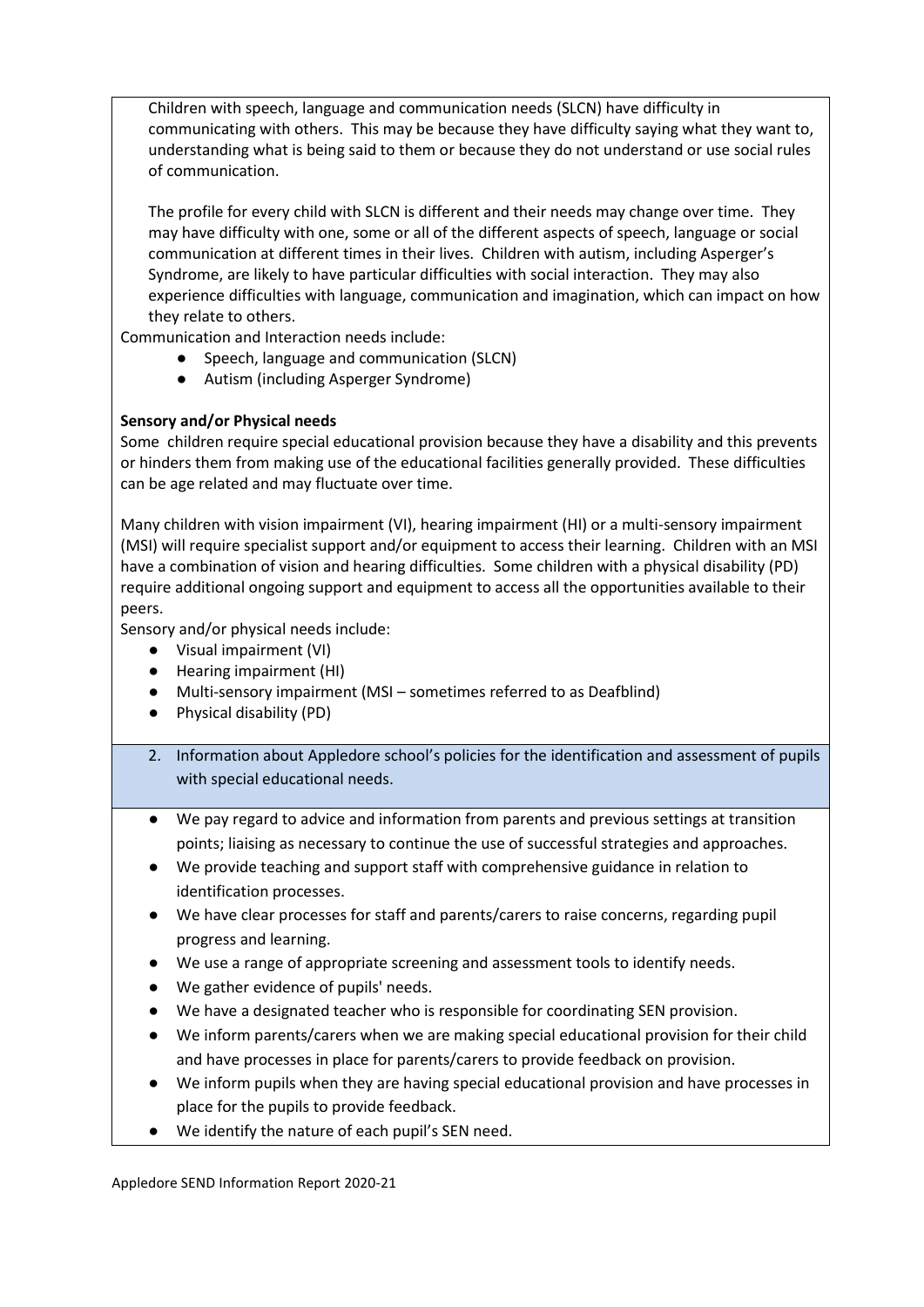We regularly review the SEND register and processes used for identifying and making needs known.

# *Early Concerns*

The progress made by all pupils is regularly monitored and reviewed. Initially, concerns registered by teachers, parents/carers or other agencies are addressed by appropriate differentiation within the classroom and a record is kept of strategies used. This can be then used in later discussions if concerns persist.

#### *How we identify and support pupils with SEN*

All pupils' attainment and achievements are monitored by their teacher who is required to provide high quality teaching and learning opportunities differentiated for individual pupils. Where a pupil is making inadequate progress or falls behind their peers, additional support will be provided under the guidance of the class teacher. Adequate progress could:

- Be similar to that of peers;
- Match or better the pupils' previous rate of progress;
- Close the attainment gap between the pupil and their peers;
- Prevent the attainment gap growing wider.

Where pupils continue to make inadequate progress despite support and high quality teaching, the class teacher will work with the school's Special Educational Needs Co-ordinator (SENDCo) to assess if a pupil has a significant learning difficulty and agree appropriate support.

In some cases it may be necessary to seek assessment by or advice from an external professional such as a specialist teacher or educational psychologist. This will always involve discussion and agreement with the pupil's parents/carers.

When considering whether a pupil has a special educational need any of the following may be evident:

- Makes little or no progress even when teaching approaches are targeted particularly in a pupil's identified area of weakness;
- Shows signs of difficulty in developing literacy or mathematics skills which result in poor attainment in some curriculum areas;
- Persistent emotional or behavioural difficulties which are not ameliorated by appropriate behaviour management strategies;
- Has sensory or physical problems and continues to make little or no progress despite the provision of specialist equipment;
- Has communication and /or interaction difficulties and continues to make little or no progress despite the provision of an appropriate differentiated curriculum.
- Has emotional or behavioural difficulties which substantially and regularly interfere with the pupil's own learning or that of the class groups, despite having an individualised behaviour support programme;
- Has SEND or physical needs that require additional specialist equipment or regular advice or visits by a specialist service;
- Has a communication and/or an interaction difficulty that impedes the development of social relationships and causes a substantial barrier to learning.

#### **ASSESS, PLAN, DO AND REVIEW**

Where a pupil is identified as having SEN, we will take action to support effective learning by removing barriers to learning and put effective special educational provision in place. This **SEN support** will take the form of a four-part cycle through which earlier decisions and actions are revisited, refined and revised with a growing understanding of the pupil's needs and of what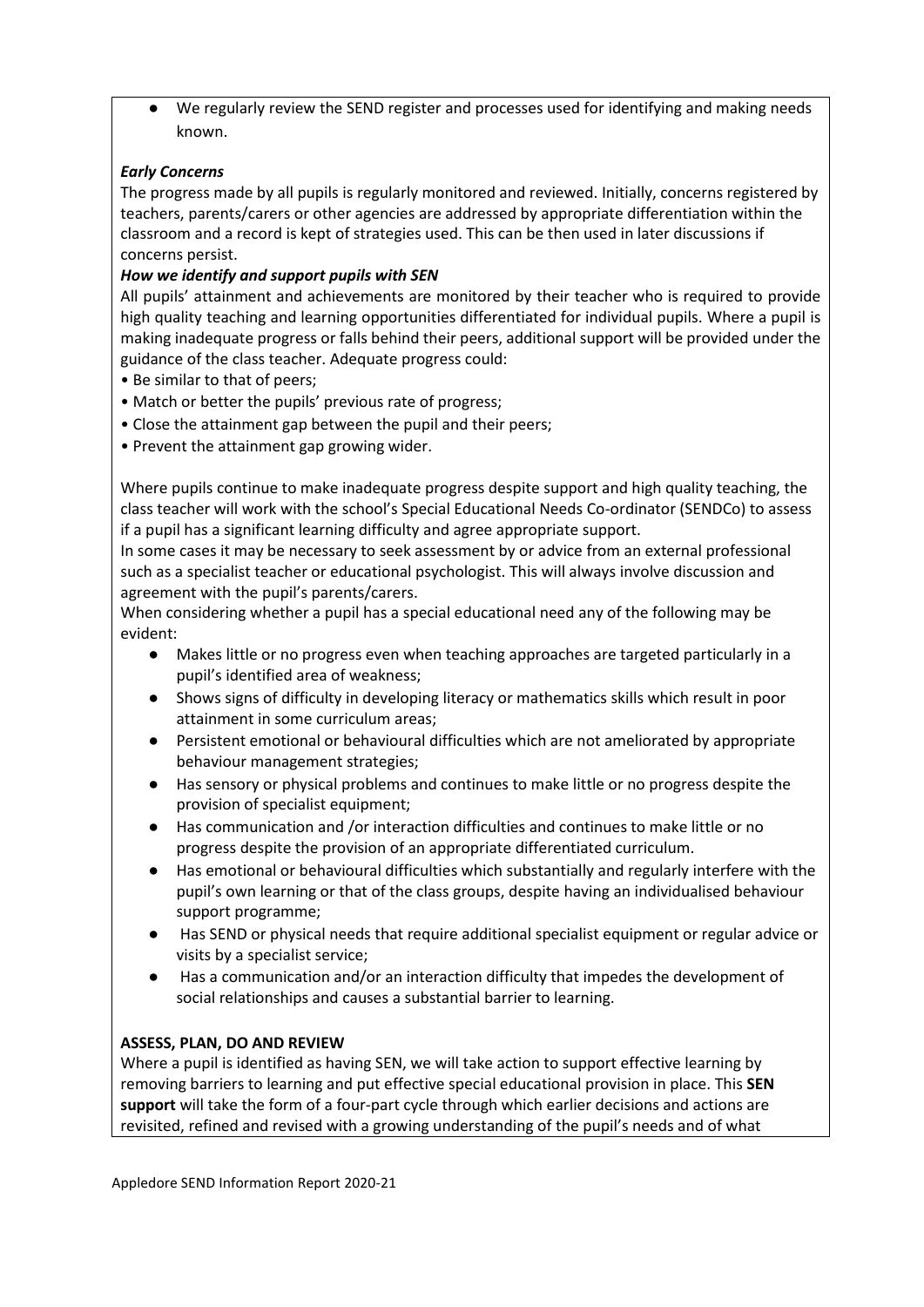supports the pupil in making good progress and securing good outcomes. This is known as **the graduated approach – assess, plan, do, review.** 

# **Exit Criteria**

When a pupil has made sufficient progress in their area of need that they no longer require any provision that is *different from* or *additional to* that which is normally available as part of high quality and differentiated teaching they will no longer be seen as requiring SEN Support. At this point, through discussion and agreement with parents/carers the pupil will be removed from the schools SEN register.

- 3. Information about Appledore school's policies for making provision for pupils with special educational needs whether or not pupils have EHC Plans, including –
	- a) how the school evaluates the effectiveness of its provision for such pupils;
- We have clear systems in place for evaluating quality of provision by reviewing staff expertise through classroom observations, linking to staff appraisal.
- We evaluate the quality of provision through rigorous analysis of pupil progress including work analysis and pupil observations.
- We regularly review and evaluate the impact of SEN provision on the progress, attainment and well-being of SEN pupils.
- We review attendance and exclusion data for SEND pupils.
- $\bullet$  We track the progress of different pupils groups and cohorts e.g. Autism Spectrum Disorder (ASD), pupils with Dyslexia, Moderate Learning Difficulties (MLD) etc.
- We monitor the impact and successes of specific interventions.

# **Monitoring and Evaluation of SEND**

Regular monitoring of the quality of provision for all pupils including those with SEND follows the schools assessment and monitoring calendar. In addition the cycle of Assess, Plan, Do and Review ensures that pupils with SEND have their individual provision reviewed regularly, and at least termly. Additional training, advice and support will be provided to teaching staff where necessary in order to facilitate pupil progress and to meet pupil needs.

Pupil progress is tracked half-termly and where pupils are not making sufficient progress additional information is sought and appropriate action taken.

# **The governors' role with regard to SEND provision at Appledore School includes:**

- Setting up appropriate staffing and funding levels to meet the needs of all the children.
- Ratifying the school's SEND policy.
- Setting performance management targets for the Head Teacher, some of which may include SEND matters.
- Appointing a governor [This role is currently undertaken by Mrs Sarah Christopher who holds specific responsibility for SEND at the school who reports to the Governing Body on SEND matters.
- Identifying a 'responsible person' to oversee the effective management of SEND provision at the school. (This role is currently undertaken by Mrs Julie McMorine SENDCo]
- Updating own knowledge and understanding about SEND provision at the school, including how funding, equipment and personnel resources are deployed.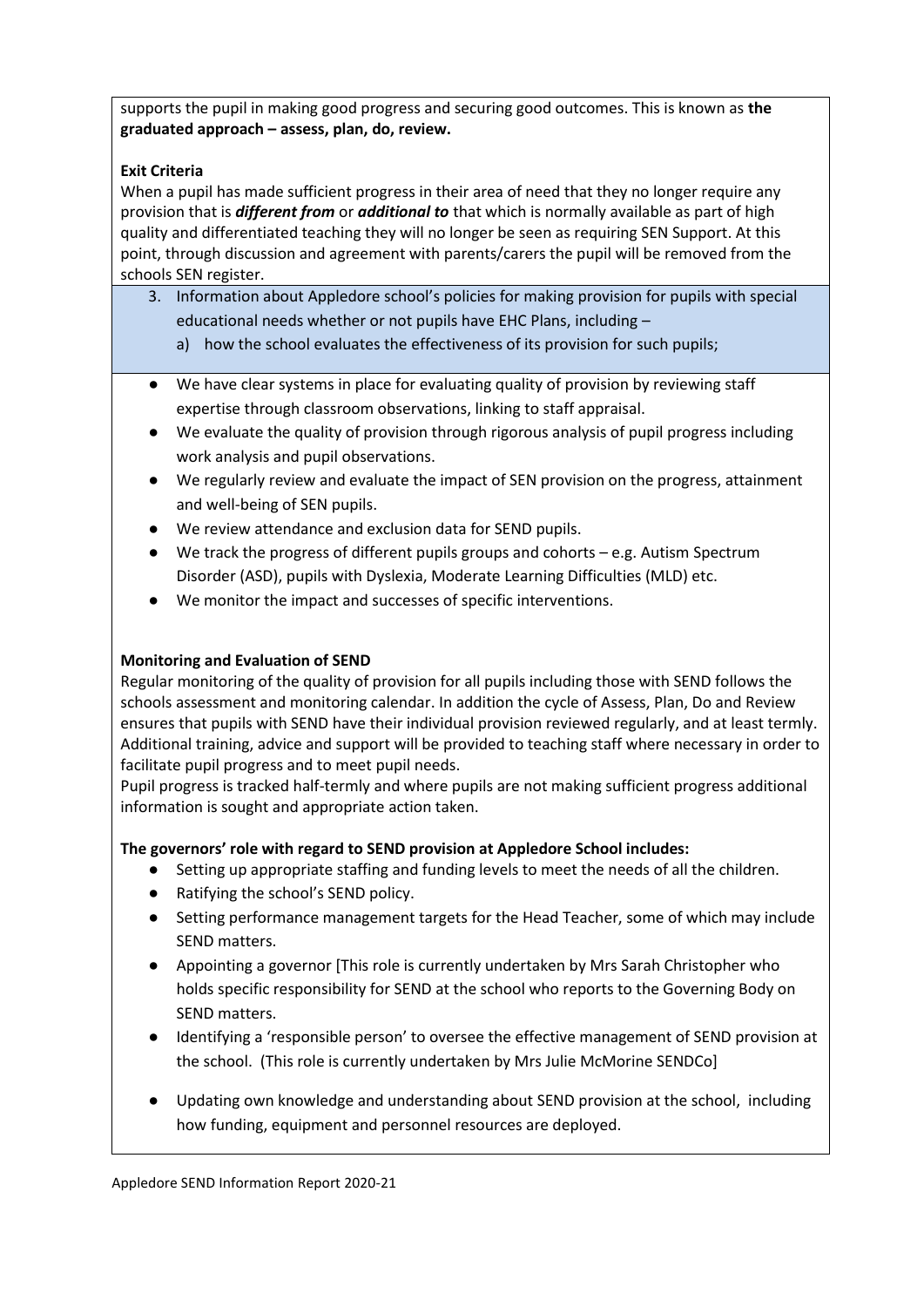- Updating own knowledge and understanding of special educational needs.
- Ensuring that the highest standards of teaching and learning are evident within the school and that the quality of SEND provision is continually monitored.
	- b) Appledore school's arrangements for assessing and reviewing the progress of pupils with special educational needs;
- We ensure that procedures are in place for consulting and working in partnership with parents and pupils.
- We track and monitor pupil progress on a regular basis and communicate this information effectively to parents.
- We identify aspirational key outcomes for individual pupils and develop clear steps to achieve these.
- We ensure the robust use of school data to identify, monitor and respond to the progress of pupils with SEND.
- We ensure reliability of data gathered through triangulation of evidence, including work analysis, discussion with staff/pupils, observations and learning walks.
- We have clear monitoring processes in place, including scrutiny of pupil books and work analysis that are effective in closing the gap of vulnerable pupils.
- We ensure that every teacher is responsible for pupil progress in their class, and that this information feeds into wider school processes that monitor pupil progress effectively.
- We ensure that appropriate rates of progress are made in line with national expectations and all staff are clear about what is expected and adjust practice accordingly.
- We evaluate the impact of interventions through pre and post assessment data analysis, ensuring that this is linked to a clear pupil plan (i.e My Plan, Provision Map, EHCP).
- We gather pupil feedback as part of the process to review quality of intervention and provision.
- We hold regular parent meetings, with the pupil, as appropriate, to discuss pupil progress (at least once per term).
	- c) Appledore school's approach to teaching pupils with special educational needs;
- We ensure all pupils access high quality teaching which takes account of pupil's differing needs.
- We use our best endeavours to secure the special educational provision required for the pupils' needs.
- We make appropriate use of the resources in our delegated budgets to support additional needs.
- We identify early a pupil's lack of adequate progress and review individual needs.
- We recognise that some pupils may only need modifications to the teaching approaches, classroom organisation or resources as part of the differentiate curriculum.
- We differentiate lessons to match the pupil's level of learning as part of the schools universal provision.
- We have a consistent graduated approach to meeting pupils' needs by reviewing class teaching, access strategies and removing barriers to learning before developing a more personalised approach.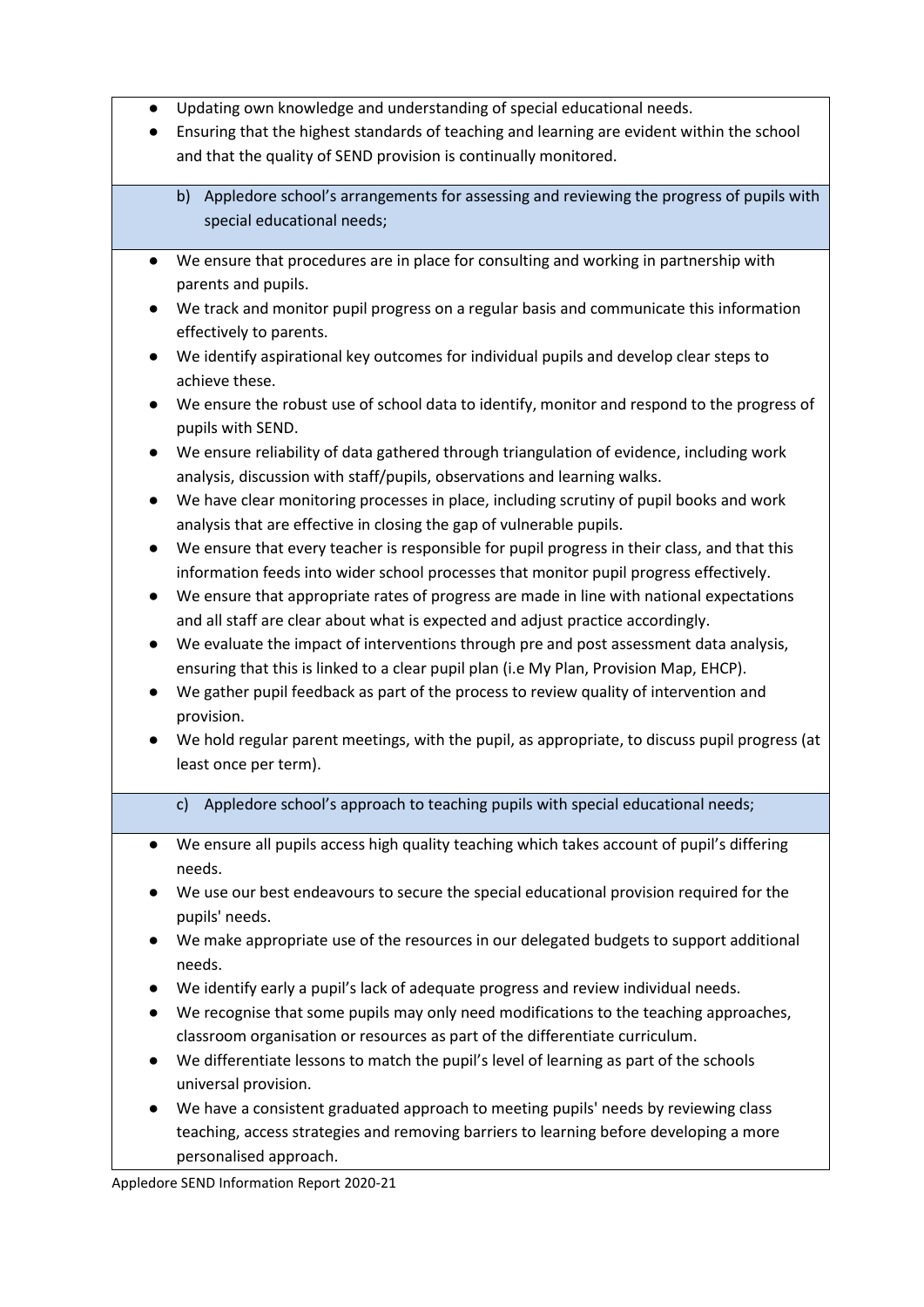- We use our knowledge and understanding of the four primary areas of need to plan provision and to focus on interventions that are relevant and evidence-based.
- We know to seek further advice from advisory services and outside agencies for developing practice in order to remove barriers to learning.

# **Class teachers are responsible for:**

- Planning and teaching *differentiated* programmes of work for children with SEND.
- Using a variety of appropriate teaching resources with a particular emphasis on kinaesthetic and visual apparatus for work with children with SEND.
- Empowering children with SEND to become as independent as possible.
- Consulting with specialists / Headteacher / SENDCo in order to build on a range of teaching strategies and approaches appropriate for pupils with SEND.
- Updating own knowledge and understanding of matters pertaining to SEND, including the use of the Devon's Graduated Response Tool.
- Writing and reviewing with full involvement of parents of My Plans/ Provision Maps
- Liaising with the SENDCo on the above responsibilities and seeking necessary advice.
- Deploying and monitoring additional support staff effectively to maximise *all* children's learning opportunities.
- Informing and assisting additional support staff working with children with SEND.

# **The role of Teaching Assistants:**

- Supporting children with SEND to achieve their individual targets.
- Working in partnership with the class teacher, SENDCo and other related professionals.
- Supporting children with SEND to form friendships amongst their peers and generally raising their feeling of well being.
- Empowering children with SEND to become as independent as possible.
- Contributing to individual daily records reporting on children's work undertaken and attitude towards tasks in school (intervention/Rapid Response).
- Contributing to the assessment of children with SEND and monitoring their progress in collaboration with the class teacher (including outcomes on provision maps and intervention sheets).
- Contributing to reviews of children with SEND where possible
- Updating own professional development particularly with regard to understanding special educational needs
	- d) How Appledore School adapts the curriculum and learning environment for pupils with special educational needs;
- We ensure all pupils access high quality teaching which takes account of pupil's differing needs.
- We use our best endeavours to secure the special educational provision called for by the child's needs.
- We differentiate lessons to match the pupil's level of learning.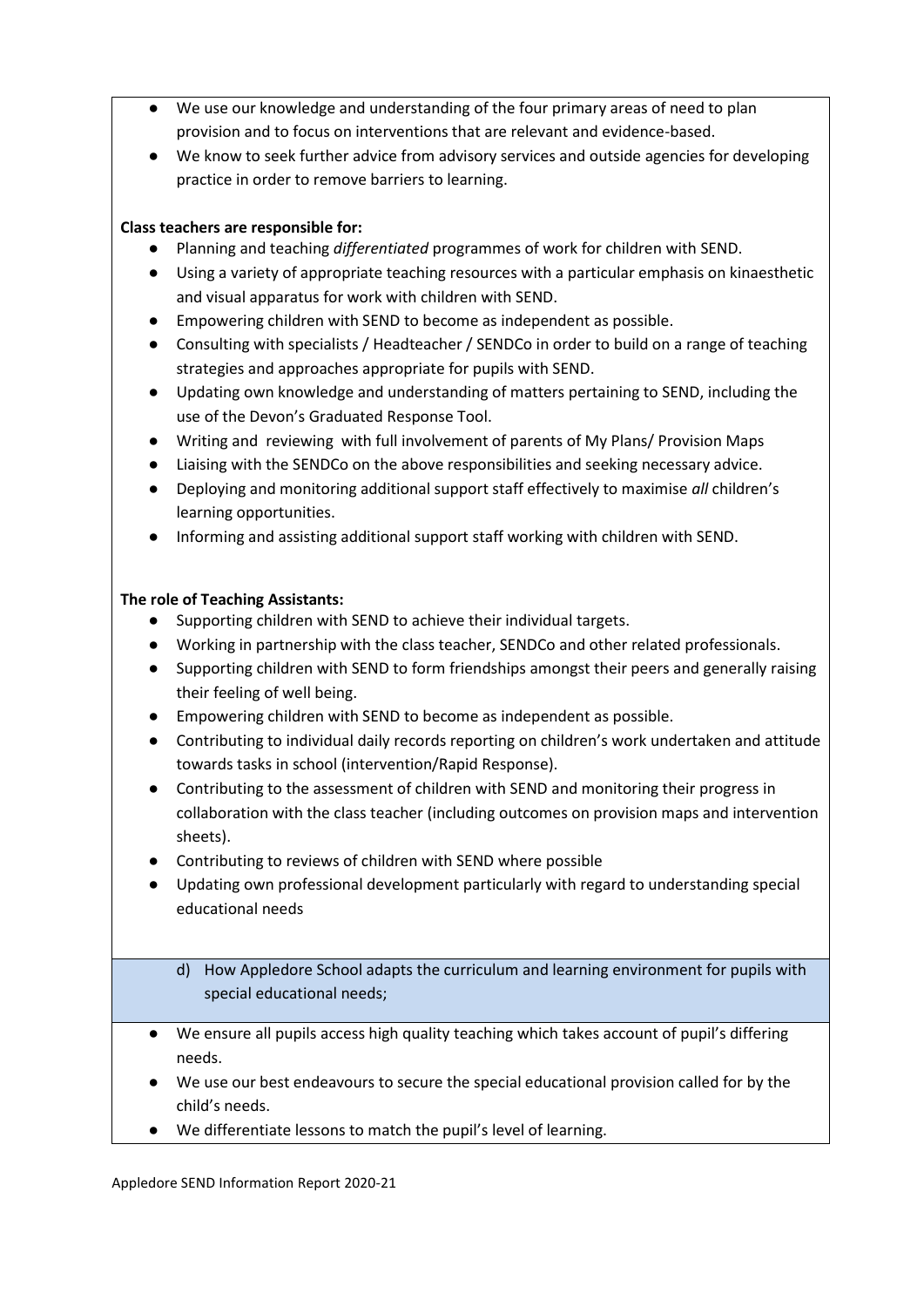- We have a consistent graduated approach to meeting pupil needs by reviewing class teaching, access strategies and removing barriers to learning before developing a more personalised approach.
	- e) Additional support for learning that is available to pupils with special educational needs;

In addition to the ways in which T.A.s support SEND pupils LSAs are responsible for:

- Working with statemented pupils on a 1:1 basis in the classroom, as part of a group of children or in the playground where it is specified in the child's statement.
- Contributing to the EHCP and Annual Reviews of children.
	- f) How Appledore school enables pupils with special educational needs to engage in the activities of the school (including physical activities) together with children who do not have special educational needs and;
- We carry out our duties under the Equality Act 2010
- We promote positive outcomes in the wider areas of personal and social developments and ensure that the approaches used are based on the best possible evidence and are having the required impact.
- We promote the health and well-being of each child by supporting them to access extracurricular activities.
- We monitor SEND pupil's engagement with extra-curricular activities.
- We ensure that children with SEN engage in activities of the school alongside pupils who do not have SEN.
- We review the Equality Information and Objectives (accessibility plans) regularly.

# **Accessibility**

The school is compliant with the Equality Act 2010 and Accessibility legislation. It is accessible for wheelchair users as there is a lift, and has disabled toilet facility. Appledore School works hard to develop their accessibility and the schools' accessibility plan detailing how this is being developed can be accessed from the school website.

- g) Support that is available for improving the emotional, mental and social development of pupils with special educational needs
- We promote the health and wellbeing of each child by supporting them to access extracurricular activities.
- We regularly review and evaluate the impact of SEN provision on the progress, attainment and well-being of SEN pupils.
- We review attendance and exclusion data for SEN pupils.
- We provide a safe environment for children and recognise that the well-being of all children includes physical, mental and emotional well-being as well as protection from abuse.
- We are aware that children may experience a wide range of social and emotional difficulties which manifest in many ways and have clear processes to support these needs.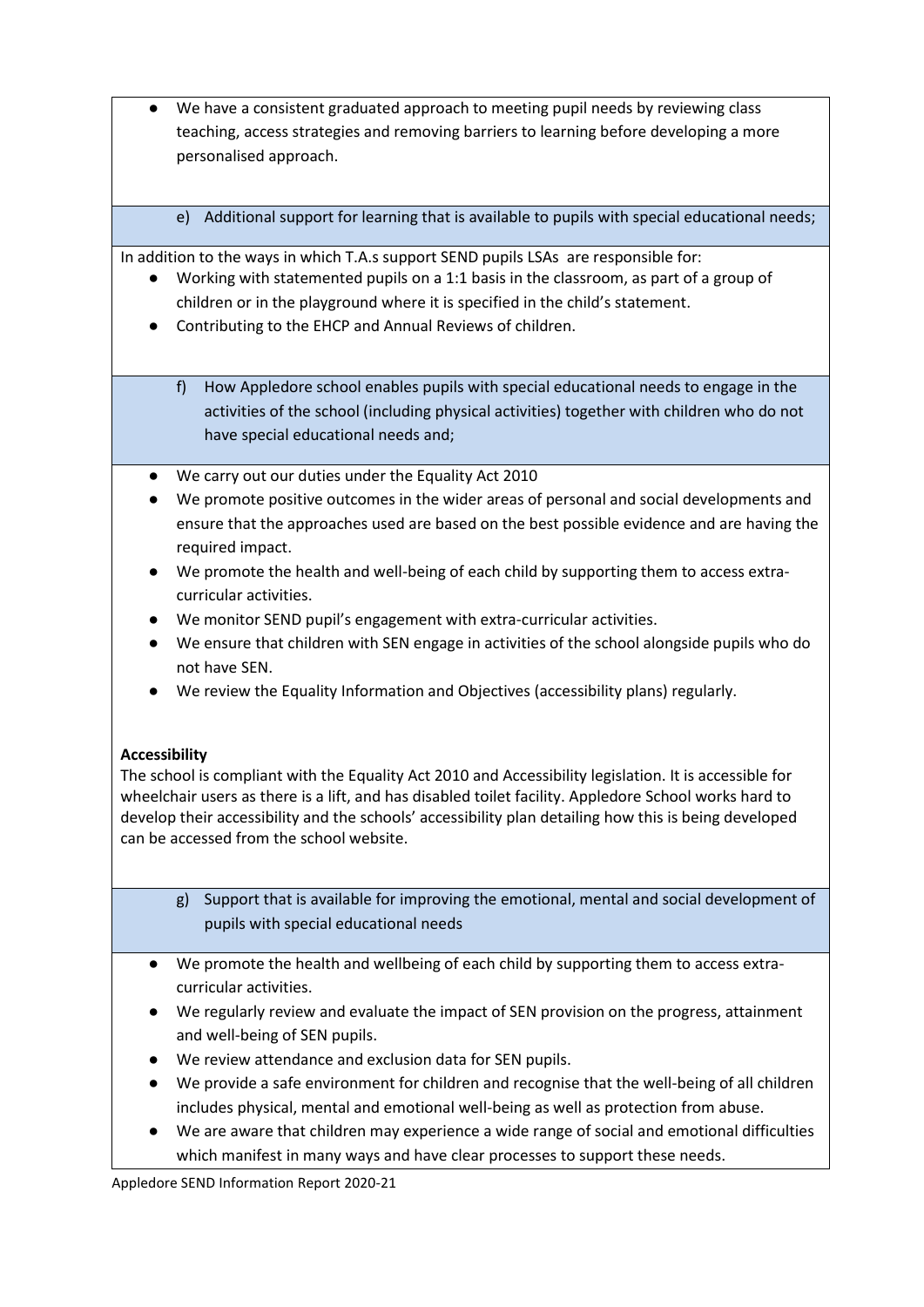- We assess pupils displaying disruptive or withdrawn behaviours to determine any underlying learning, communication or mental health difficulties.
- We ensure appropriate provision is in place, such as additional 'learning mentor' support for those pupils identified with social, emotional and mental health difficulties.
- We regularly review our SEND, anti-bullying and behaviour policies.
- We have pupil forums, with the house captains, to provide feedback.
- We have regard to the Early Help Pathway and where appropriate use this pathway to access further advice and support.
- 4. The name and contact details of the SEND Coordinator.

The SENDCO at Appledore School is:

Mrs Julie McMorine (The National Award for Special Educational Needs Coordination) Email[: jmcmorine@appledore-primary.devon.sch.uk](mailto:jmcmorine@appledore-primary.devon.sch.uk)

Telephone: 01237 474365

Available to meet parents: Mondays by appointment

- 5. Information about the expertise and training of staff in relation to children with special educational needs and about how specialist expertise will be secured.
- We regularly audit and review staff training needs and provide relevant training to develop whole school staff's understanding of SEND and strategies to support inclusion and high quality teaching.
- We use our best endeavours to secure the special educational provision called for by the child's needs.
- We adhere to the principle that 'All teachers are teachers of children with special educational needs'; to ensure that all teachers and staff are equipped to deal with the diverse range of needs.
- We ensure that the SENDCo has sufficient designated time to fulfil her role adequately.
- We ensure the SENDCo is on the SLT in order to input on whole school strategy with regard to SEND provision.
- We have clear and robust systems in place for evaluating provision by reviewing staff expertise through classroom observations, and pupil progress through book/Works Cited
- Scrutiny of books and pupil observations.

The School is supported by a wide range of different agencies and teams. The schools SEND Information report details which agencies the school have worked with in the last 12 months. Speak and Language Therapist; Communication and Interaction Support; Visual and hearing Impairment Support: Educational Psychologists (Babcock); Communication and Interaction Support; Occupational Therapist Support: CAMHs

- 6. Information about how equipment and facilities to support children with special educational needs will be secured.
- We make appropriate use of the resources in our delegated budgets to support children with additional needs.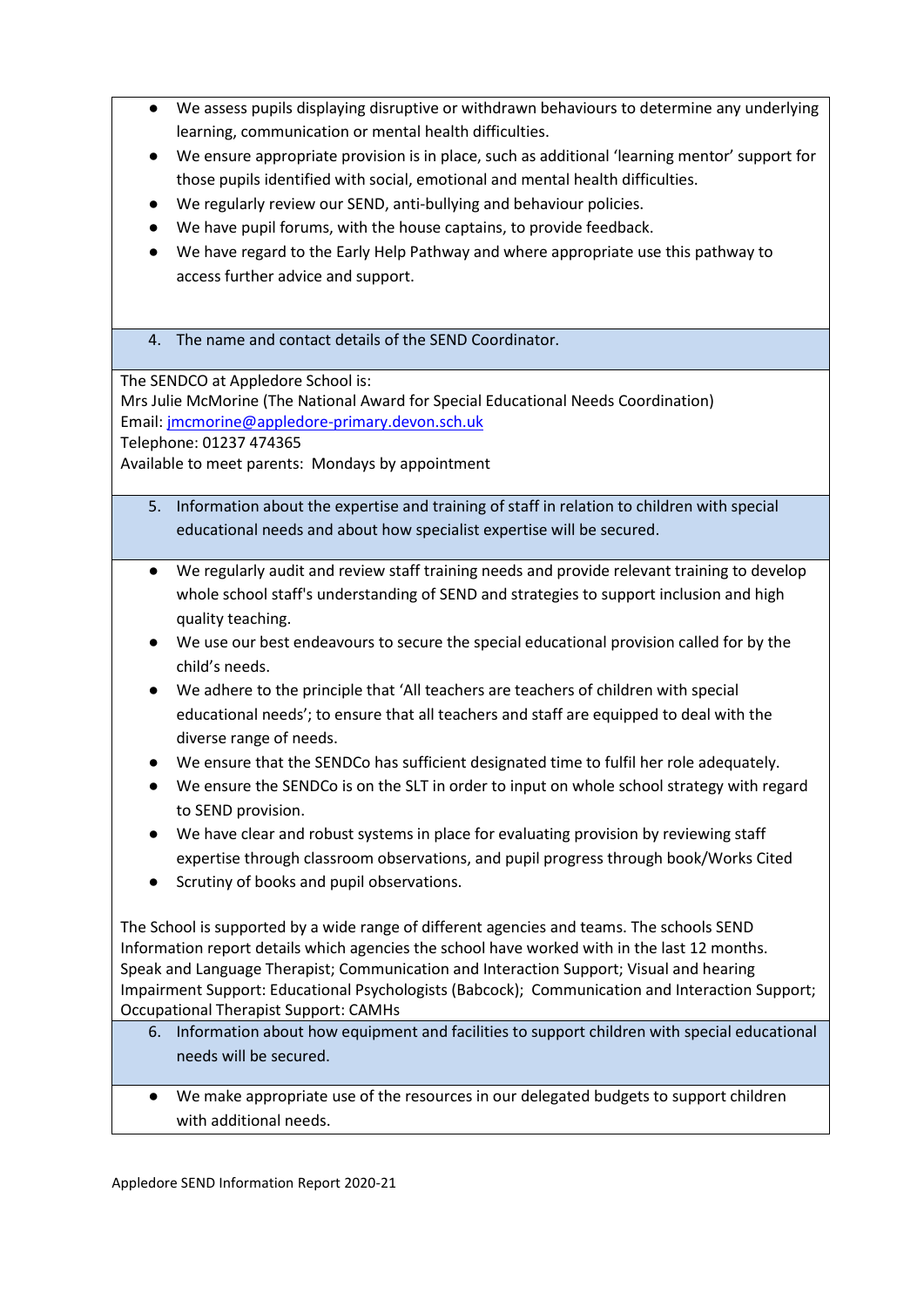- We use our best endeavours to make sure that a child with SEND gets the support they need.
- We pay regard to the criteria and understand the processes (Rights for Children/EHCP) for accessing the additional funding that the Local Authority holds in its High Needs block to provide additional support for pupils with an exceptional level of need.
- We understand the processes that govern access to external support services and agencies and access the training and support that they can offer our staff.
- We remain up-to-date with all statutory moving and handling training, where required.
- We have a disabled toilet in the main school building which is accessible for all wheelchair users.
- 7. The arrangements for consulting parents of children with special educational needs about, and involving such parents in , the education of their child.
- We make arrangements for providing SEN children and their parents with advice and information about matters relating to SEN and disability.
- We ensure decisions are informed by the insights of parents and those of children themselves.
- We inform parents when we are making special education provision for their child and have processes in place for families to provide feedback on provision.
- We ensure parents are fully aware of the planned support and interventions.
- We ensure there is a clear date for reviewing progress and agree how parents can help achieve the expected outcomes.
- We carry out annual reviews.
- We use the Educational Health Care Plan (EHCP) process as an appropriate person-centred planning approach to put the child and their family at the heart of planning and reviewing of provision.
- We encourage the active participation of the child and their parent/carer.

# **Supporting Pupils and Families**

We value and accept the positive role and contribution parents/carers can make. We make every effort to work in full cooperation with parents/carers, recognising and respecting their roles and responsibilities. Parents/carers are encouraged to work with the school and other professionals to ensure that their child's needs are identified properly and met as early as possible. In order that they play an active part in their child's development, the school endeavours to provide parents/carers with the relevant information so they can reinforce learning in the home.

At Appledore School we endeavour to support parents/carers so that they are able to:

• Feel fully supported and taken seriously should they raise a concern about their child

• Recognise and fulfil their responsibilities and play an active and valued role in their child's education

- Understand procedures and documentation
- Make their views known about how their child is educated
- Have access to information, advice and support during assessment and any related decisionmaking process about special educational provision.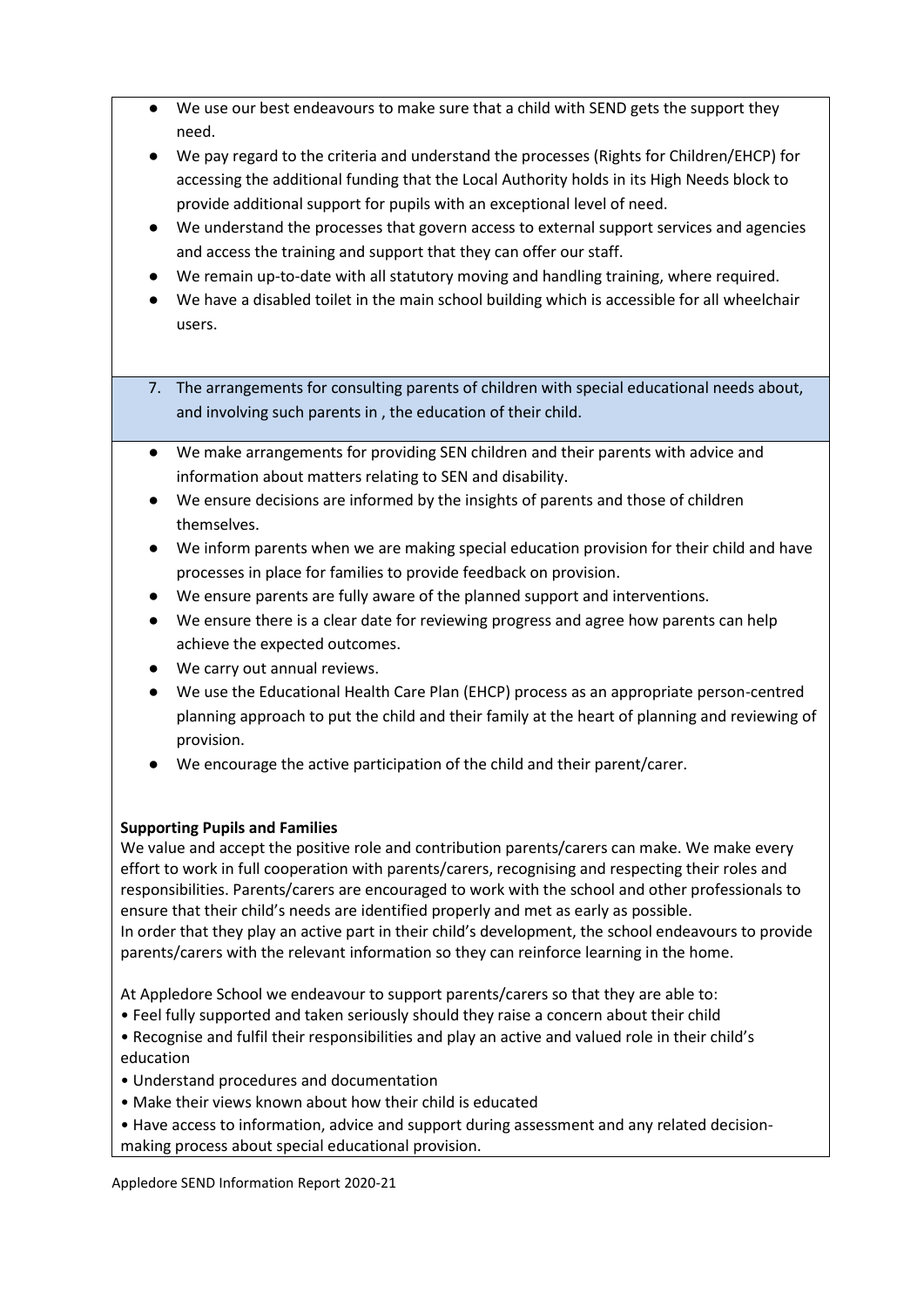Parents/carers of a child with SEND support will have the opportunity to meet with the SENDCo at least once a year formally. The SENDCo is happy to meet with parents/carers, without prior arrangement, whenever possible.

Parents/carers are encouraged to seek help and advice from Independent Information Advice and Support services, including Devon Parent Partnership (DPP). These are able to provide impartial and independent advice, support and information on special educational needs and disabilities.

Parents/carers are also encouraged to visit the Devon County Council Local Offer website www.devon.gov.uk/send. This website provides valuable information about different agencies, services and resources for children, young people with SEND and their families in addition to school resources and information.

- 8. The arrangements for consulting children with special educational needs about, and involving them in, their education.
- We ensure decisions are informed by the insights of parents and those of the children themselves.
- We inform pupils when we are making special educational provision for them and have processes in place for them to provide feedback.
- We ensure pupils are aware of the planned support and interventions.
- We ensure a clear date for reviewing progress is agreed and the parent, pupil and teaching staff should be clear about how they will help the pupil achieve the expected outcomes.
- $\bullet$  We establish processes to facilitate feedback from pupils, including pupils with SEN, e/g/ pupil voice and house meetings.
- We encourage the active participation of our pupils.

# **Pupil Voice**

We hold the views of pupils highly and recognise the importance of gaining genuine pupil views in promoting the best pupil outcomes. Pupils are able to share their views in a number of different ways (appropriate to age and ability).

These views are welcome at any time but are specifically sought as part of their annual review, as part of their Pupil Progress Meetings and at the end of a targeted intervention. We ask all pupils to contribute to the setting of their own outcomes.

9. Any arrangements made by the governing body relating to the treatment of complaints from parents of pupils with special educational needs concerning the provision made in Appledore School.

Parents are asked to discuss any problems with the class teacher in the first instance. If difficulties cannot be resolved with the class teacher, the SENDCO and then the Head teacher should be involved. It is hoped that any difficulties or complaints can be resolved informally, but if a parent wishes to make a formal complaint, they should write to the Chair of Governors.

# **Responding to Complaints**

In the first instance, parent complaints about the provision or organisation of SEND are dealt with through the procedures outlined in the School's Complaints Policy.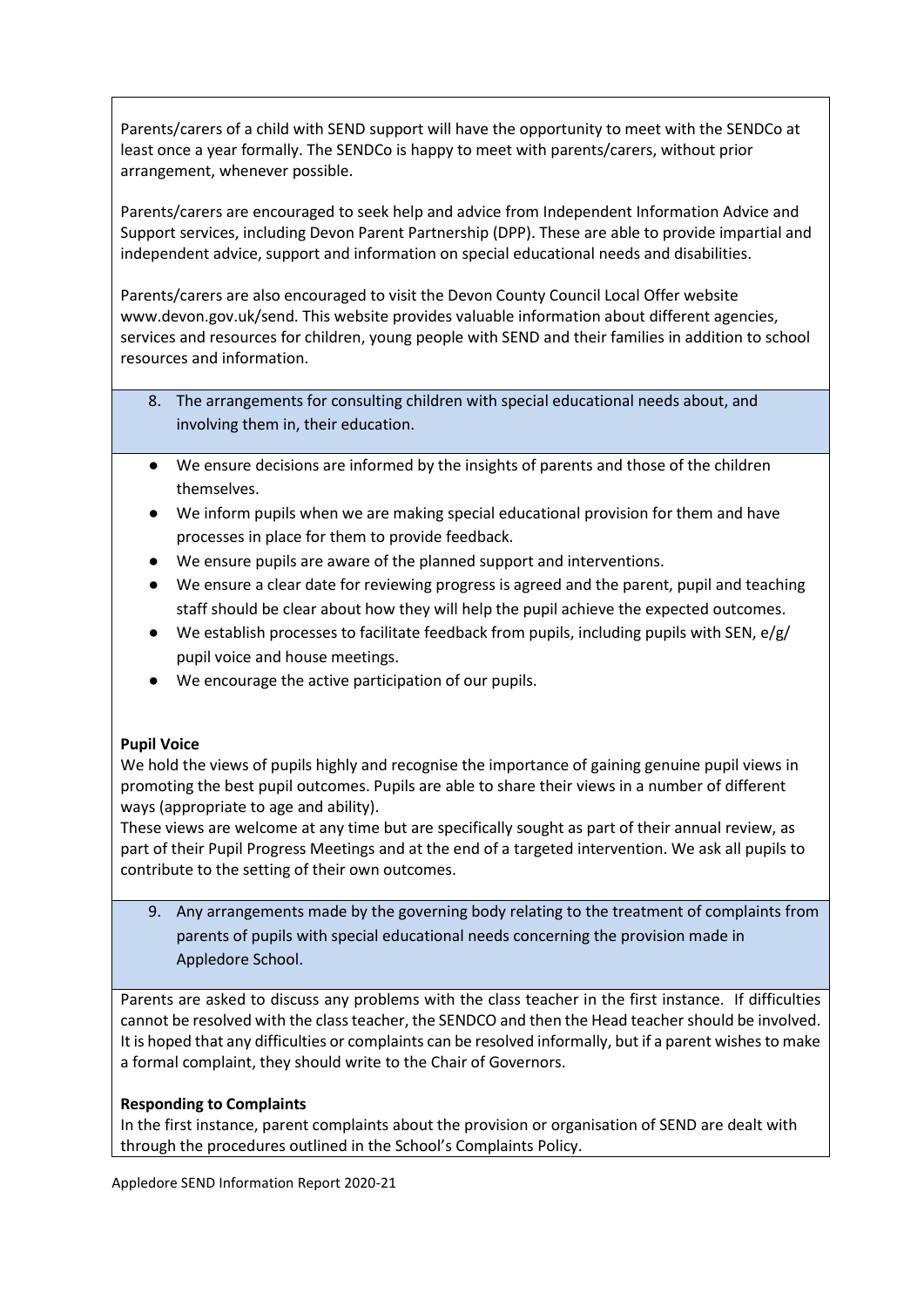If there continues to be disagreement with regard to SEND provision the Local Authority should make arrangements that include the appointment of independent persons with a view to avoiding or resolving disagreements between the parents/carers and the school. This includes access to mediation before tribunal. Parents/carers have a right to appeal to a SEND tribunal at any stage.

Appledore School's complaints policy can be found with the parent section on the school website <http://www.appledore-primary.devon.sch.uk/>

External support can be accessed through DIAS ( Devon Information Advice and Support) <https://www.devonias.org.uk/>

- 10. How the governing body involves other bodies, including health and social services bodies, local authority support services and voluntary organisations, in meeting the needs of pupils with special educational needs and in supporting the families of such pupils.
- When appropriate, Appledore School seeks advice from advisory services and outside agencies including the Educational Psychology Service, CAMHS, Speech and Language Serviced, etc in order to gain a better understanding of pupil's needs.

The Head teacher is the named person for child protection and safeguarding, he liaises with CYPS-Social Care if there is a concern for a child's safety or welfare and the school receives regular visits from the Education Welfare Service to discuss attendance and any children causing concern.

11. The contact details of support services parents of pupils with special educational needs, including those for arrangements made in accordance with section 32.

Admission arrangements for children with SEND entering a mainstream class are the same for all pupils. For those children with a Statement of SEND/EHC Plan and a mainstream placement, it is the SENDCo's responsibility to ensure that information relating to the child's special needs is made known to the new class teacher. Where a child experiences difficulty settling into school, the SENDCo will support the transition by contacting the child's previous school/setting and acting on advice received.

Devon's Local Offer for SEND provides clear, up-to-date information on the services and support for children and young people with special educational needs and disabilities. The local offer covers provision for children and young people with SEND from birth to 25 and includes information on education, health and social care services and how to access them.

[https://new.devon.gov.uk/educationandfamilies/special-educational-needs-and-disability-send](https://new.devon.gov.uk/educationandfamilies/special-educational-needs-and-disability-send-local-offer)[local-offer](https://new.devon.gov.uk/educationandfamilies/special-educational-needs-and-disability-send-local-offer)

- 12. Appledore's arrangements for supporting pupils with special educational needs in a transfer between phases of education (primary to secondary schools).
- We begin transition planning as early as required for our SEND children.
- We establish clear links with the receiving schools.
- We monitor the on-going transition process, building on previous assessments and reviews.
- We identify aspirational key outcomes and secure appropriate provision to achieve outcomes.
- We ensure that planning and provision takes into account the pupil's next phase of education and take steps to prepare pupils accordingly.